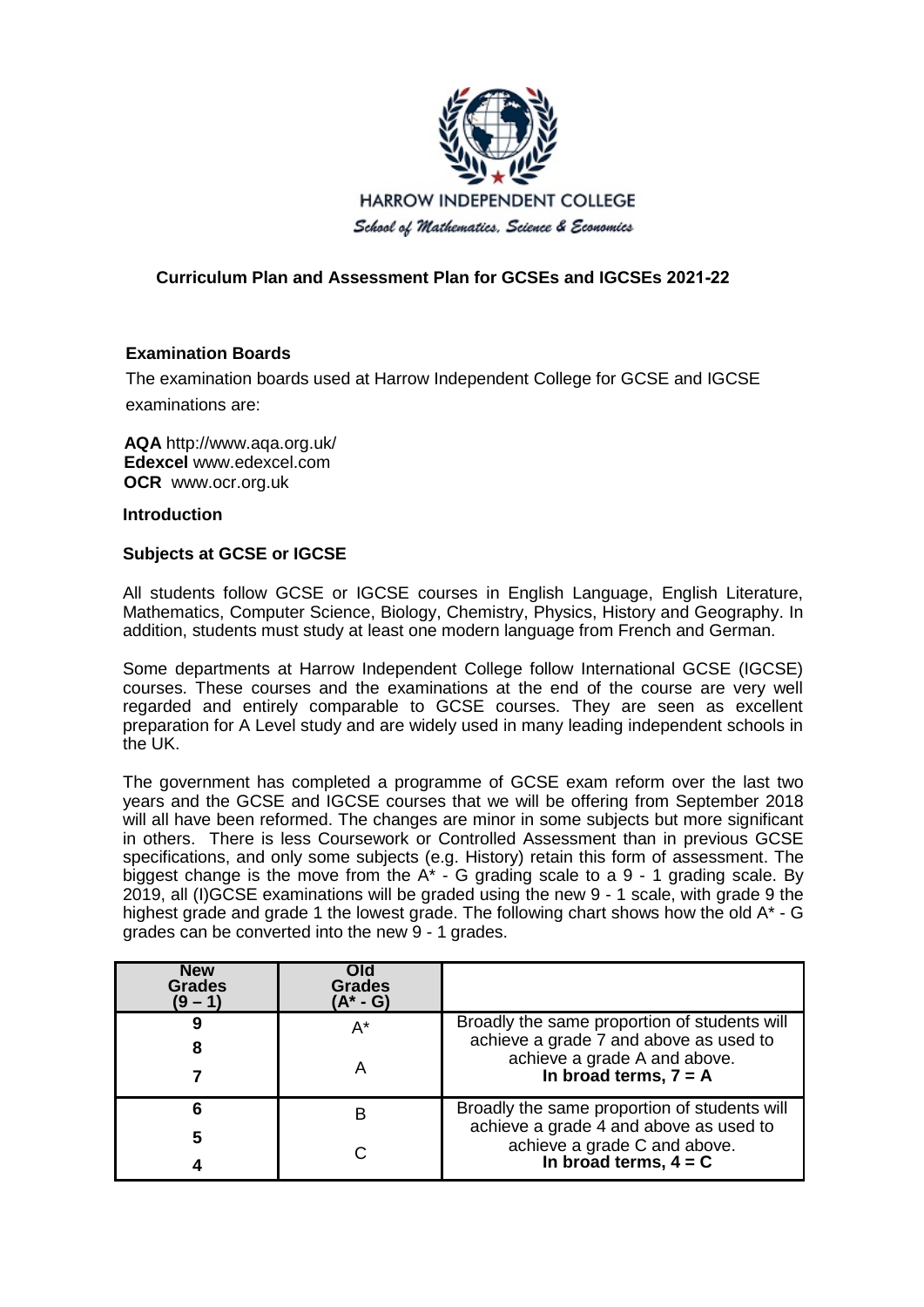|  | The bottom of grade 1 will be aligned with<br>bottom of grade G. |
|--|------------------------------------------------------------------|
|  |                                                                  |
|  |                                                                  |

# **After GCSE or IGCSE - studying in the Sixth Form at HIC**

We hope that students here enjoy their (I)GCSE courses and make excellent progress. Students will have a Sixth Form interview during the Autumn Term of Year 11 at which further advice concerning A Level choices is given. We prefer students to obtain (I)GCSE grades 7, 8 or 9 in those subjects that they want to study for AS and/or A Level, but some departments are happy to accept students with a grade 6.

If you have any questions about GCSEs and IGCSEs, contact us by email at [admin@harrowindependentcollege.co.uk](mailto:admin@harrowindependentcollege.co.uk)

# **Choosing (I)GCSE Options**

Our student career advisors can help you if you are in doubt about what to choose.

Before you see a member of student career advisors team, you should research the question thoroughly yourself. Start by reading this booklet carefully.

Ask yourself the following questions:

- 1. Will I enjoy the subject?
- 2. Will I be any good at the subject?
- 3. Does it offer the prospect of interesting and challenging post-GCSE study?
- 4. If I don't take this subject, how will that affect my Sixth Form choices?
- 5. Will this subject enhance my Higher Education and Career ambitions?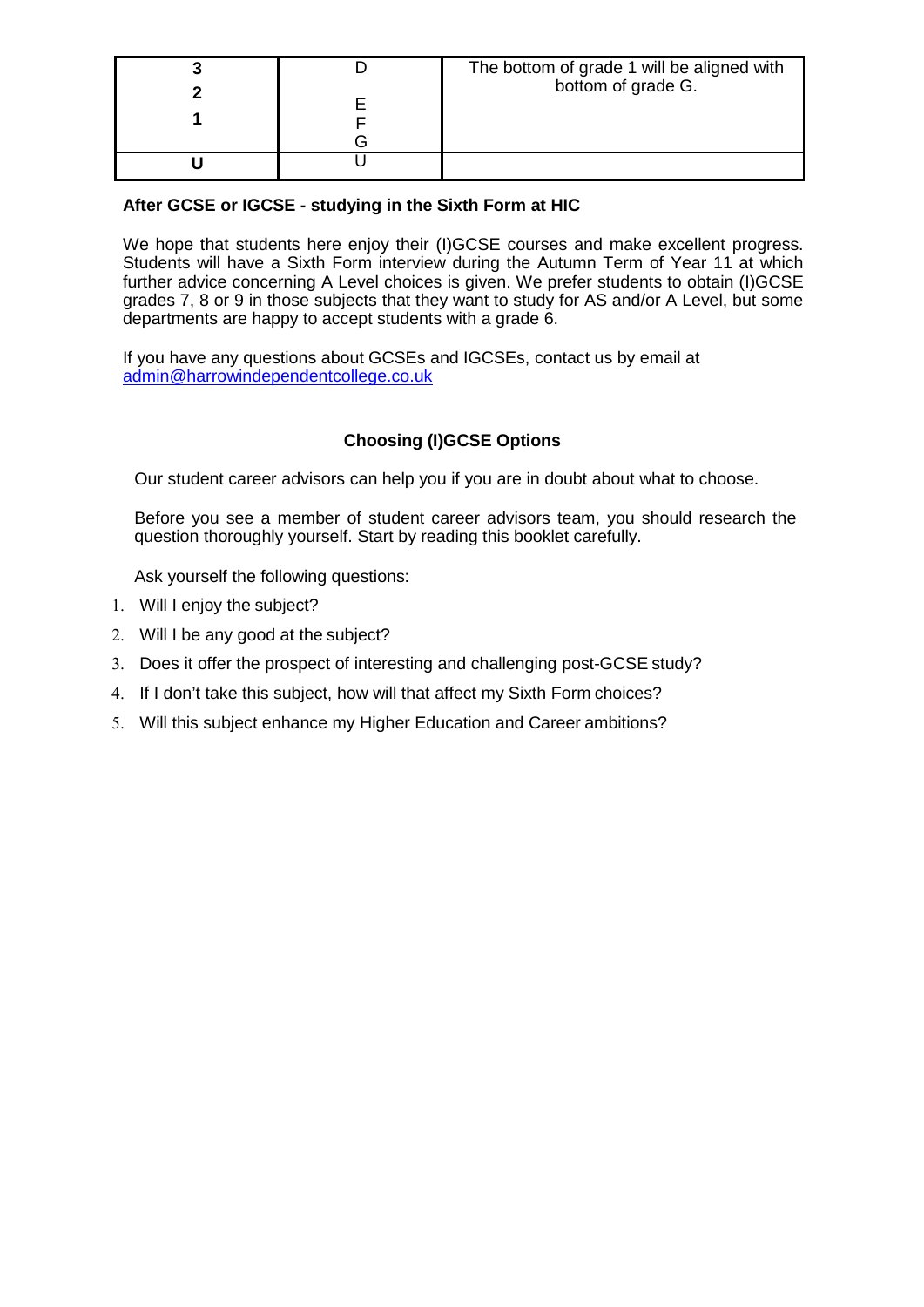**Awarding Body:** AQA GCSE **Specification Code:** 8520

GCSE Computer Science helps you think about how technology is created. It allows you to understand how people work together with computers to develop world changing programmes like Facebook, Spotify and eBay. You'll also develop the skills that colleges, universities and employers are looking for – and they'll prove valuable for the rest of your life. GCSE Computer Science goes really well with lots of other subjects, especially the sciences, fashion, textiles, music, maths and art and design.

## **What will you study?**

Over the course you will cover the following:

- Computational thinking: this is the process of thinking through a complex problem, taking the time to understand what the problem is and then develop potential solutions for evaluation. These are then presented in a way that a computer, a human, or both, can understand.
- Theoretical content: here you will understand the fundamentals of data representation and computer networks. You will earn about the computer systems that you will create and use and also delve in to the world cyber security and ethical legal and environmental impacts of digital technology.
- Aspects of software development: understand how to implement and test a design to make sure it works effectively. Learn how to complete an overall evaluation to help refine the end product

## **How will you be assessed?**

You will have two written exams which are 1 hour 30 minutes each. Together they contribute to 80% of your overall grade. Your non-exam assessment assesses your ability to use the knowledge and skills gained through the course to solve a practical programming problem. You will follow a systematic approach to problem solving and will be assessed over 20 hours of work, which makes up the final 20% of the assessment.

#### **Where will success take me?**

By opting to study GCSE Computer Science you will learn how to program, which is a valuable skill to have for your future in Higher Education or in your career. If you enjoy programming and want to develop your ability further you could then take A- level Computer Science. The A-level is listed by leading Russell Group Universities as a 'Useful A-level' for over 25 different degree courses, including: Medicine; Engineering; Mathematics; Economics; and Psychology.

#### **Previous Knowledge:**

There is no need to know how to program as you will be taught to do this as part of the iGCSE. Students that have taken Computing in Year 9 will be at a slight advantage, but it is not necessary to have taken Computing in Year 9 to opt for iGCSE Computer Science.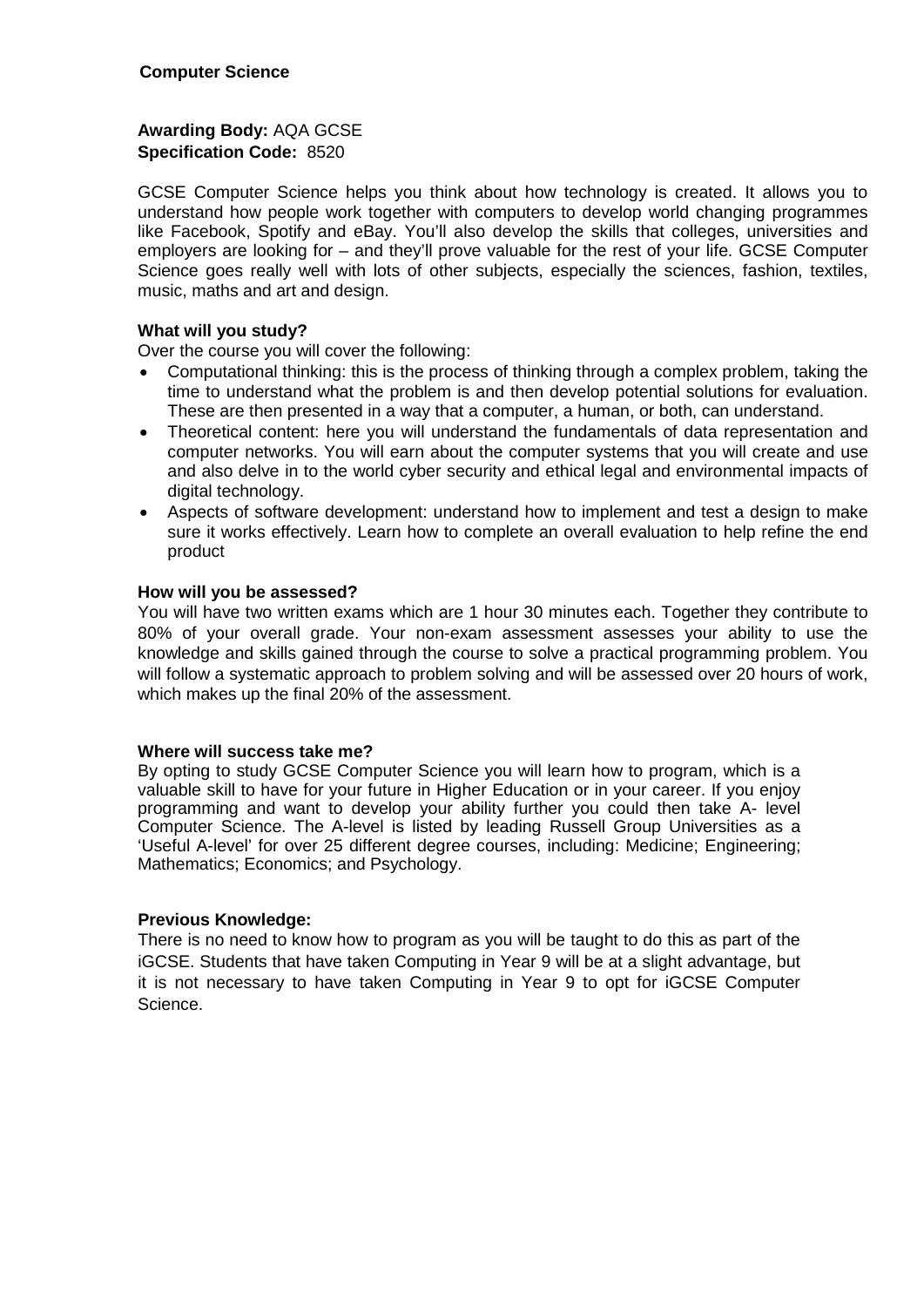# **English Language and English Literature**

Awarding Body: AQA (GCSE) Specification Code: 8700 (Language); 8702 (Literature)

## **GCSE English Literature**

This specification has been developed in line with the Regulatory Requirements provided by the DfE and Ofqual.

The assessment must be by 100% examination – this means that there can be no coursework or controlled assessment

The exams must be untiered – so there can't be a higher or a foundation tier

The exams must be closed book, although we are allowed to print extracts from texts on the exam

Students must study and we must examine the following types of texts:

- one play by Shakespeare
- one 19th-century novel
- a selection of poetry since 1789, including representative Romantic poetry
- fiction or drama from the British Isles from 1914 onwards

There must be a minimum of two unseen texts on the exam, and they must be compared.

| What's new                                                                                                                                                                                                                   | What's the same                                                                                                                                                                                                                                       | What's changed                                                                                          |
|------------------------------------------------------------------------------------------------------------------------------------------------------------------------------------------------------------------------------|-------------------------------------------------------------------------------------------------------------------------------------------------------------------------------------------------------------------------------------------------------|---------------------------------------------------------------------------------------------------------|
| Shakespeare<br>The Merchant of Venice<br>Romeo and Juliet<br>19th-century texts<br>The Strange Case of Dr<br>Jekyll and Mr Hyde<br>A Christmas Carol<br>Frankenstein<br>Jane Eyre<br>The Sign of Four<br><b>Modern Prose</b> | Texts carried forward from<br>current specification<br>An Inspector Calls<br>The Lord of the Flies<br><b>Animal Farm</b><br>Pride and Prejudice<br>٠<br><b>Great Expectations</b><br><b>DNA</b><br>Macbeth<br>Much Ado about<br>Nothing Unseen poetry | 100% terminal exam<br>$\bullet$<br>Untiered exam papers<br>$\bullet$<br>Closed book exams<br>Some texts |
| A new AQA Anthology<br>of Short Stories<br>Never Let Me Go<br>$\bullet$<br>Anita and Me<br>Pigeon English                                                                                                                    |                                                                                                                                                                                                                                                       |                                                                                                         |
| Modern Drama<br><b>Blood Brothers</b><br>$\bullet$<br>A Taste of Honey<br>$\bullet$<br>The History Boys<br>$\bullet$<br>The Curious Incident of<br>the Dog in the Night<br>time                                              |                                                                                                                                                                                                                                                       |                                                                                                         |
| Poetry<br>A new AQA Anthology<br>of Poetry: Love and<br>Relationships and<br><b>Conflict and Power</b>                                                                                                                       |                                                                                                                                                                                                                                                       |                                                                                                         |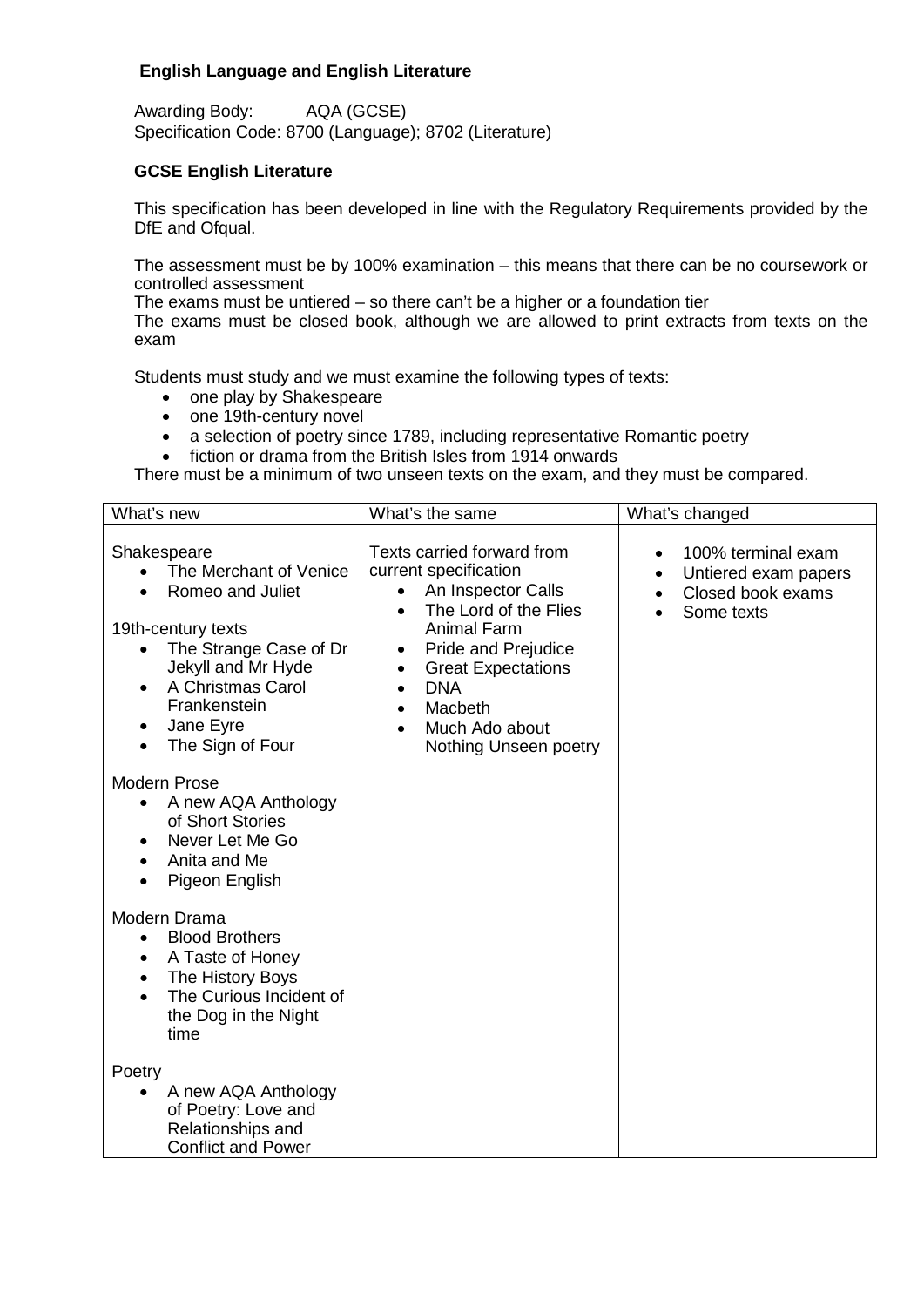# **Aims and learning outcomes**

Courses based on this specification should encourage students to develop knowledge and skills in reading, writing and critical thinking. Through literature, students have a chance to develop culturally and acquire knowledge of the best that has been thought and written. Studying GCSE English Literature should encourage students to read widely for pleasure, and as a preparation for studying literature at a higher level.

Courses based on this specification should also encourage students to:

- read a wide range of classic literature fluently and with good understanding, and make connections across their reading
- read in depth, critically and evaluatively, so that they are able to discuss and explain their understanding and ideas
- develop the habit of reading widely and often
- appreciate the depth and power of the English literary heritage
- write accurately, effectively and analytically about their reading, using Standard English
- acquire and use a wide vocabulary, including the grammatical terminology and other literary and linguistic terms they need to criticise and analyse what they read.

# **Assessment objectives**

Assessment objectives (AOs) are set by Ofqual and are the same across all GCSE English Literature specifications and all exam boards.

The exams will measure how students have achieved the following assessment objectives.

- AO1: Read, understand and respond to texts. Students should be able to:
- maintain a critical style and develop an informed personal response
- use textual references, including quotations, to support and illustrate interpretations.
- AO2: Analyse the language, form and structure used by a writer to create meanings and effects, using relevant subject terminology where appropriate.
- AO3: Show understanding of the relationships between texts and the contexts in which they were written.
- AO4: Use a range of vocabulary and sentence structures for clarity, purpose and effect, with accurate spelling and punctuation.

# **GCSE English Language**

## **Subject content**

Students will draw upon a range of texts as reading stimulus and engage with creative as well as real and relevant contexts. Students will have opportunities to develop higher-order reading and critical thinking skills that encourage genuine enquiry into different topics and themes.

This specification will ensure that students can read fluently and write effectively. Students will be able to demonstrate a confident control of Standard English and write grammatically correct sentences, deploying figurative language and analysing texts.

For GCSE English Language students should: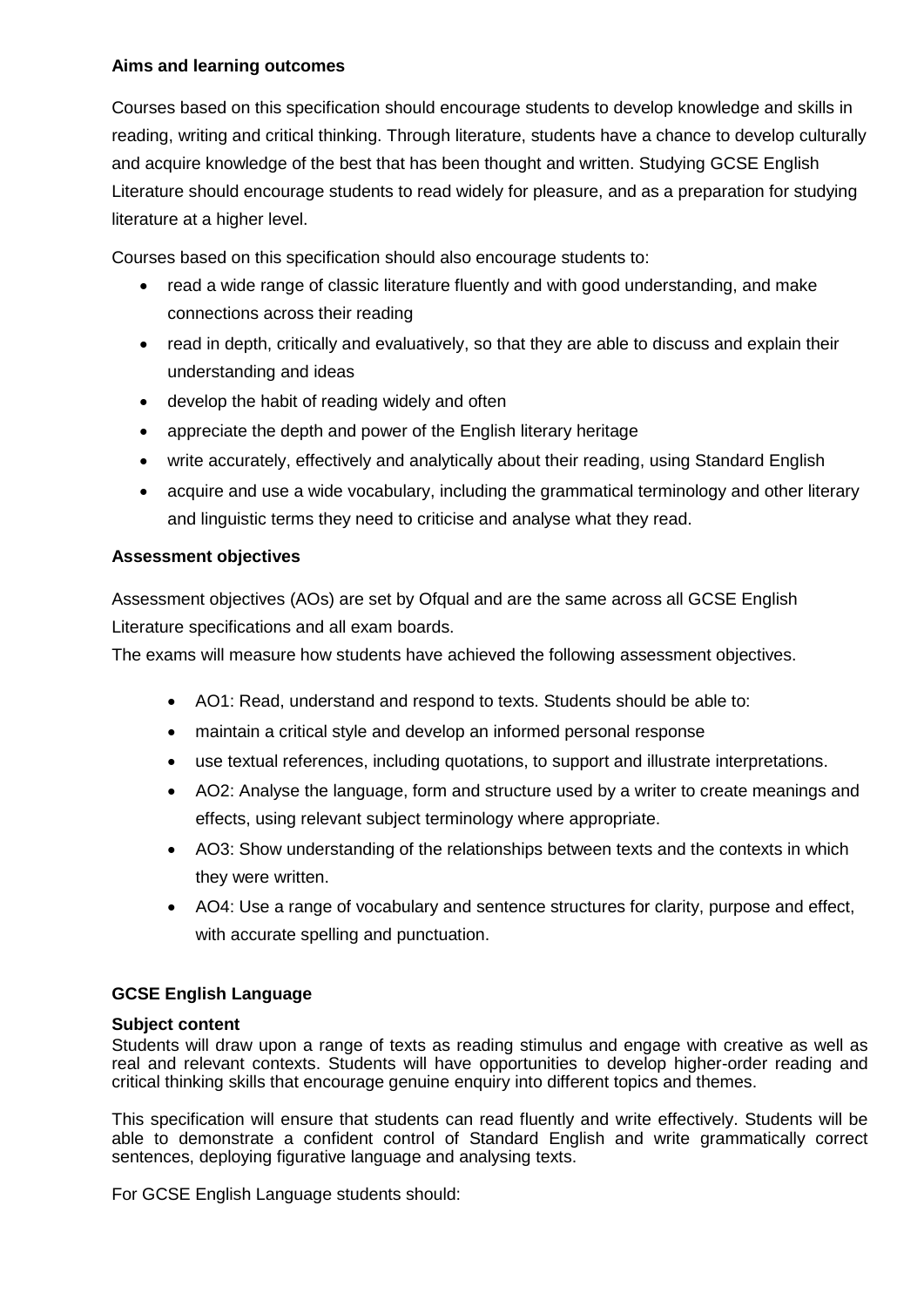- read fluently, and with good understanding, a wide range of texts from the 19th, 20th and 21st centuries, including literature and literary non-fiction as well as other writing such as reviews and journalism
- read and evaluate texts critically and make comparisons between texts
- summarise and synthesise information or ideas from texts
- use knowledge gained from wide reading to inform and improve their own writing
- write effectively and coherently using Standard English appropriately
- use grammar correctly and punctuate and spell accurately
- acquire and apply a wide vocabulary, alongside a knowledge and understanding of grammatical terminology, and linguistic conventions for reading, writing and spoken language
- listen to and understand spoken language and use spoken Standard English effectively.

GCSE English Language is designed on the basis that students should read and be assessed on high-quality, challenging texts from the 19th, 20th and 21st centuries. Each text studied must represent a substantial piece of writing, making significant demands on students in terms of content, structure and the quality of language. The texts, across a range of genres and types, should support students in developing their own writing by providing effective models. The texts must include literature and extended literary non-fiction, and other writing such as essays, reviews and journalism (both printed and online). Texts that are essentially transient, such as instant news feeds, must not be included. The number and types of texts, and their length, are not prescribed.

## **Assessments**

Paper 1: Explorations in Creative Reading and Writing

#### **What's assessed**

#### **Section A: Reading**

one literature fiction text

#### **Section B: Writing**

descriptive or narrative writing

#### **Assessed**

- written exam: 1 hour 45 minutes
- 80 marks
- 50% of GCSE

#### **Questions**

**Reading (40 marks) (25%)**– one single text

- 1 short form question (1 x 4 marks)
- 2 longer form questions (2 x 8 marks)
- 1 extended question (1 x 20 marks)

## **Writing (40 marks) (25%)**

• 1 extended writing question (24 marks for content, 16 marks for technical accuracy)

#### Paper 2: Writers' Viewpoints and Perspectives

**What's assessed Section A: Reading**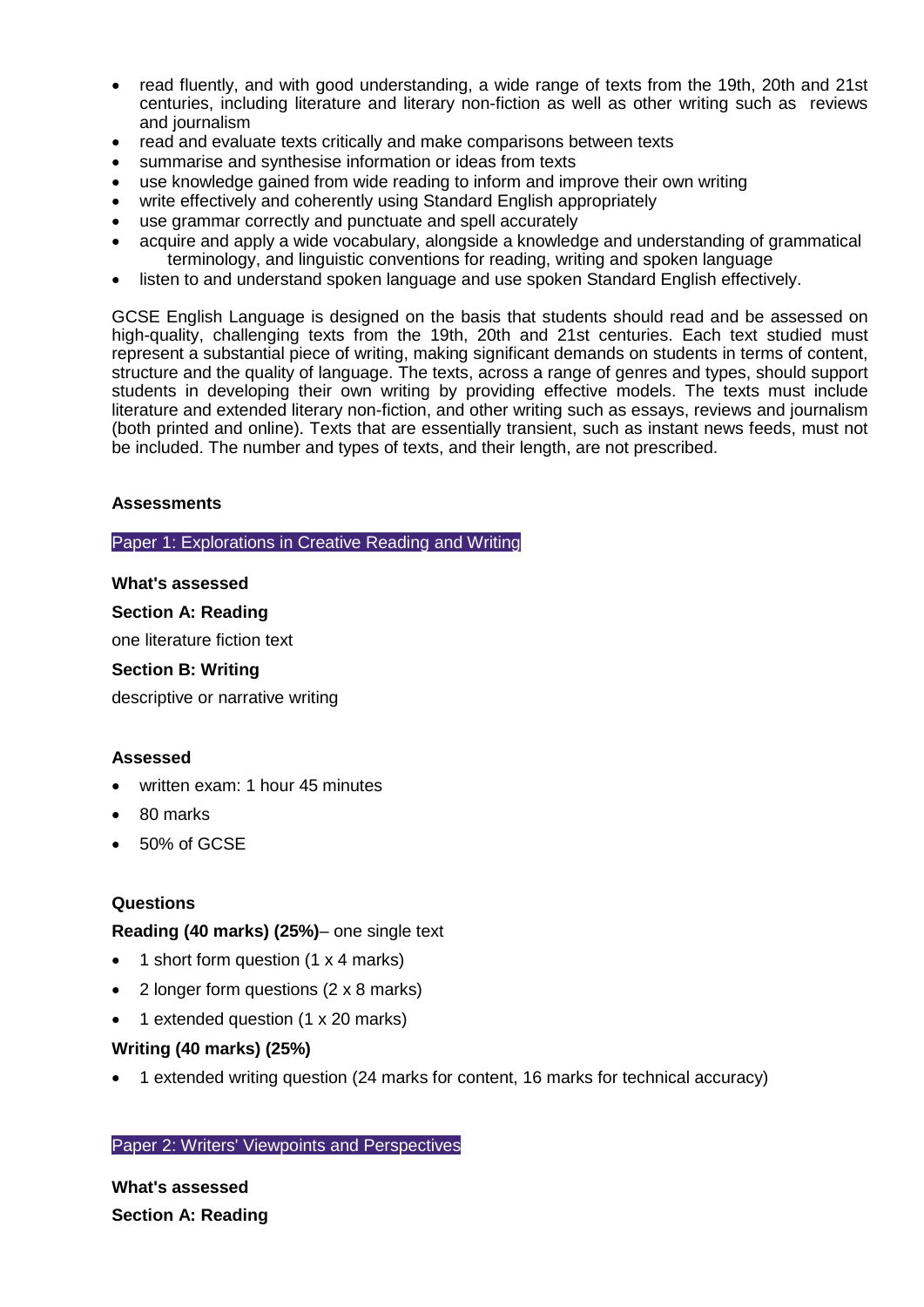• one non-fiction text and one literary non-fiction text

# **Section B: Writing**

• writing to present a viewpoint

# **Assessed**

- written exam: 1 hour 45 minutes
- 80 marks
- 50% of GCSE

# **Questions**

# **Reading (40 marks) (25%)** – two linked texts

- 1 short form question (1 x 4 marks)
- 2 longer form questions (1 x 8, 1 x 12 marks)
- 1 extended question (1 x 16 marks)

# **Writing (40 marks) (25%)**

• 1 extended writing question (24 marks for content, 16 marks for technical accuracy)

# **Non-examination Assessment: Spoken Language**

## **What's assessed**

(AO7–AO9)

- presenting
- responding to questions and feedback
- use of Standard English

## **Assessed**

- teacher set throughout course
- marked by teacher
- separate endorsement (0% weighting of GCSE)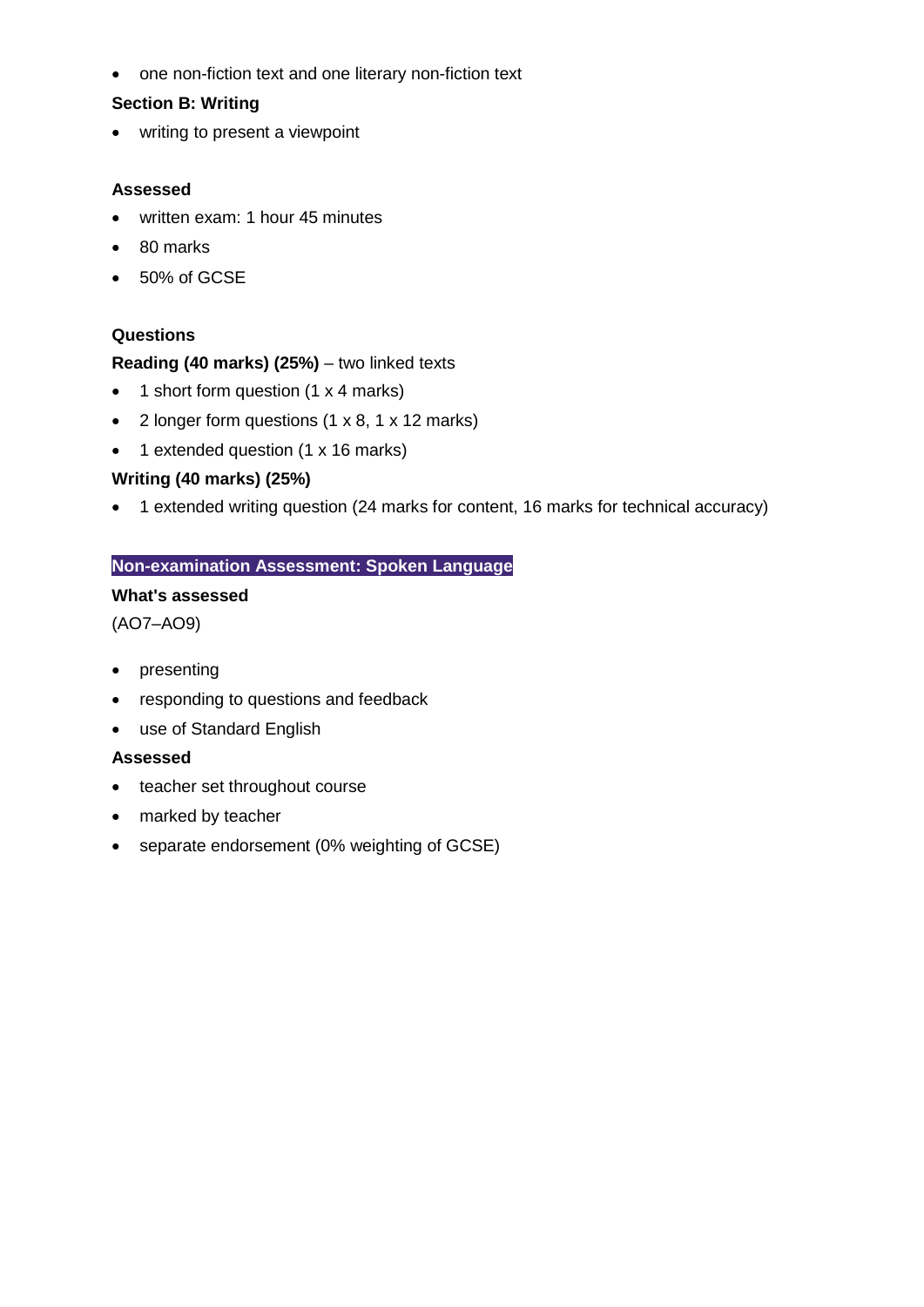Awarding Body: AQA (GCSE) Specification Code: 8145

We believe in the importance of learning from history. That's why we follow the AQA specification designed to enables students to study different aspects of the past, so they can engage with key issues such as conflict, understand what drives change and how the past influences the present.

The specification includes some exciting new topics for today's world that will resonate with students, helping them gain new insights into the world around them.

The specification also includes most popular and well-established topics. Building on the skills and topics at Key Stage 3, this GCSE specification will equip our students with essential skills and prepare them for further study.

You can find out about all our History qualifications at [www.aqa.org.uk/history](http://www.aqa.org.uk/history)

The GCSE History content comprises the following elements:

- one period study
- one thematic study
- one wider world depth study
- one British depth study including the historic environment.

#### **Assessment**

Paper 1: Understanding the modern world

#### **What's assessed**

- In Section A there is a choice of four period studies, each with a focus on two key developments
- in a country's history over at least a 50 year period.
- In Section B there is a choice of five wider world depth studies. These focus on international
- conflict and tension.

## **How it's assessed**

- Written exam: 1 hour 45 minutes
- 84 marks (including 4 marks for spelling, punctuation and grammar
- 50% of GCSE

#### **Questions**

- Section A six compulsory questions (40 marks)
- Section B four compulsory questions (40 marks)
- Plus 4 marks for spelling, punctuation and grammar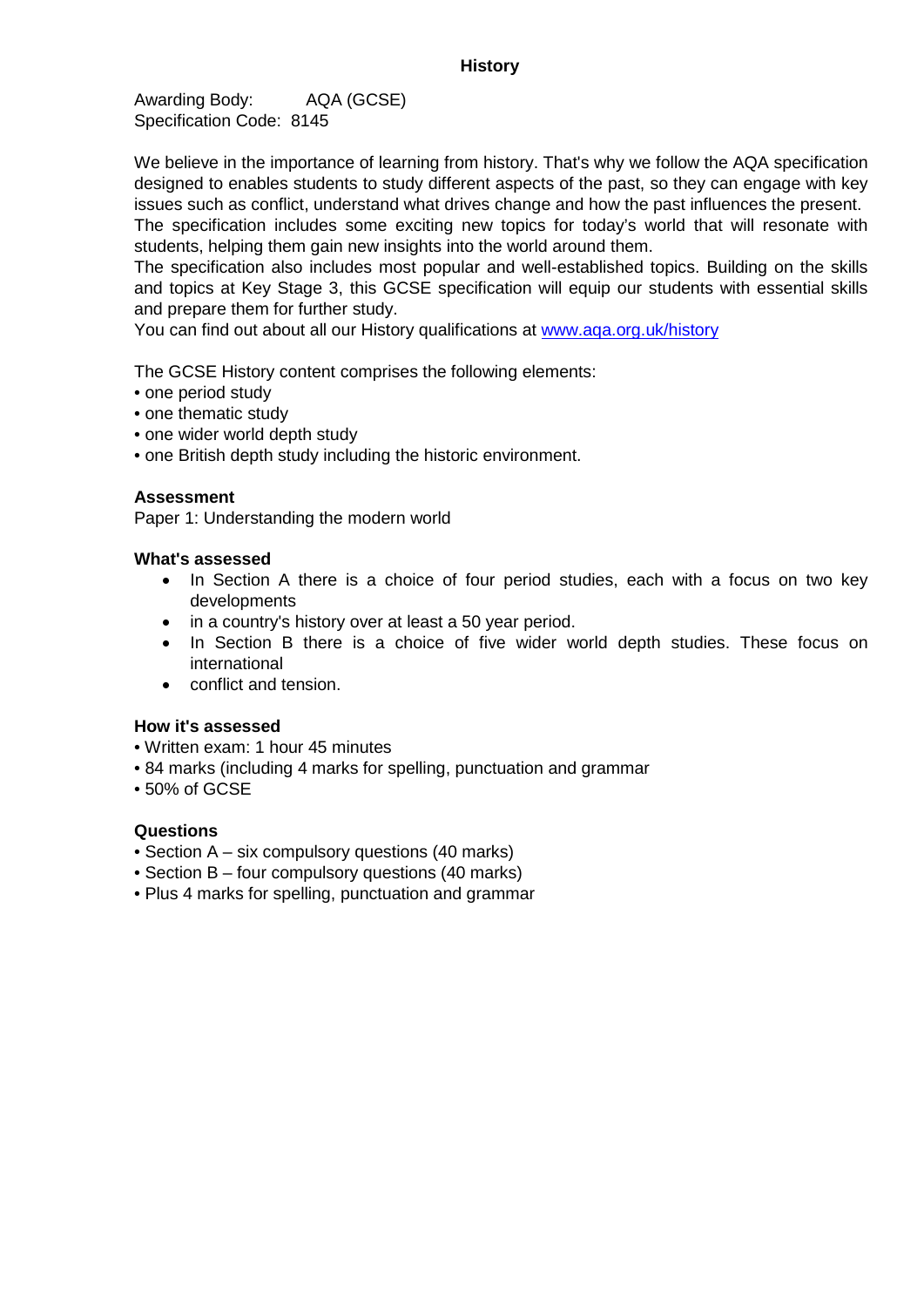*""Geography is a living, breathing subject, constantly adapting itself to change. It is dynamic and relevant. For me geography is a great adventure with a purpose. So many of the world's current issues – at a global scale and locally - boil down to geography, and need the geographers of the future to help us understand them."* Michael Palin

#### **Course content**

Geography enables young people to become globally and environmentally informed and thoughtful, enquiring citizens. GCSE Geography provides the opportunity for students to understand more about the world, the challenges it faces and their place within it. The GCSE course will deepen understanding of geographical processes, illuminate the impact of change and of complex people-environment interactions, highlight the dynamic links and interrelationships between places and environments at different scales, and develop students' competence in using a wide range of geographical investigative skills and approaches. The course offered is the Edexcel specification B GCSE.

The GCSE level course covers a balance of physical and human geography. The key areas covered by the course are outlined below.

#### **Hazardous Earth**

Earthquakes and volcanic eruptions are just some of the deadly hazards we face on Earth. Not only do they impact on humans but they also shape our land. An understanding of tectonic hazards is developed, exploring the causes, consequences and responses to recent tectonic events.

#### **Development Dynamics**

We live in an unequal world where the gap between prosperity and poverty is widening. Students explore the changing nature and distribution of countries along the development spectrum before examining the complex causes of uneven development. A country case study focuses on a number of interrelated factors affecting its economic development.

#### **The UK's Physical and Human Landscapes**

The UK has a very distinct natural landscape which has been shaped over millions of years. Students develop their understanding of the physical geography of the UK, its key landscapes and the geomorphic processes which have driven the changes to UK landscapes. Learners study examples of how climate, geology and human activity work in combination with geomorphic processes to shape two landscapes in the UK.

#### **Challenges of an Urbanising World**

Never before has the landscape of the planet looked more urban. Cities are growing at unprecedented rates. Rapid urbanisation presents both opportunities and challenges. Studies focus upon major cities in both economically advanced countries and in a recently emerging economy, examining the causes and consequences of urban development. Places are dynamic, multi-layered and the history and culture of a nation can be found in the buildings and public spaces of its towns and cities.

#### **Changing weather and climate**

Climate change is considered by many to be the planet's greatest threat. We know several of the likely consequences of climate change, most of which we are beginning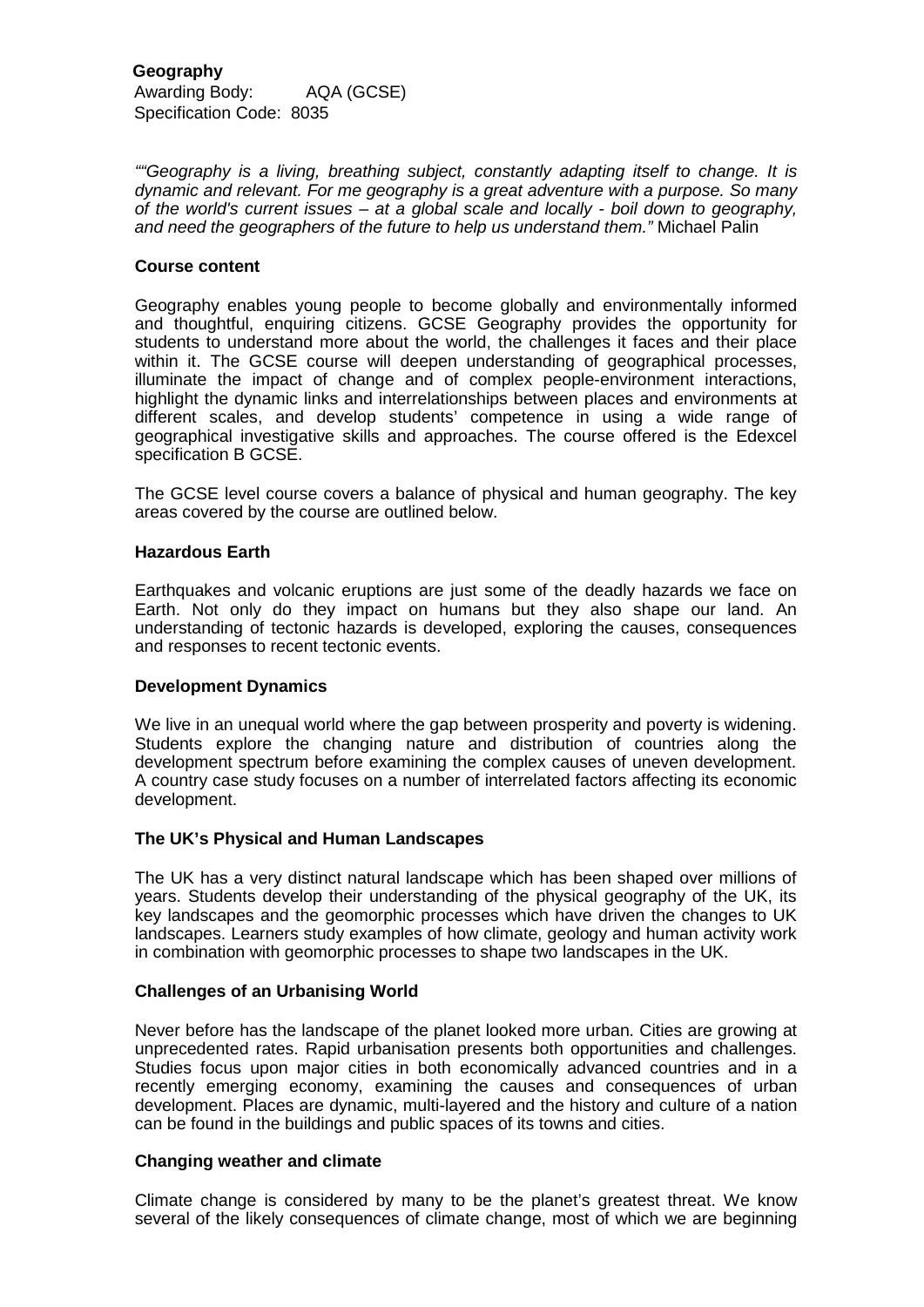to experience now. Students develop an understanding of the key environmental threats affecting countries and the world as a whole. An introduction to the global circulation of the atmosphere leads to a study of extreme weather conditions and subsequent flood or drought conditions which can impact both people and the environment at a range of scales.

#### **Global ecosystems and biodiversity**

Life on Earth is supported by global ecosystems and the link between human wellbeing and ecosystem wellbeing is vital. This topic seeks to explore the distribution and characteristics of the Earth's ecological wonders. Ecosystems will be examined in terms of their abiotic and biotic components, processes, cycles and their value to humans. Students explore the sustainable use and management of these bio-diverse ecosystems.

## **Resources and their management**

Supplies of food, energy and water are three of the most challenging issues the world faces. Significant numbers of people are resource poor, whilst others consume more than their fair share. This topic investigates emerging patterns, where demand is outstripping supply, before taking the issue of energy security and considering the question 'can we supply nine billion people?' Learners will investigate what it means to be energy secure, how countries try to achieve this and reflect upon the sustainability of strategies to increase energy security.

## **Geographical Investigations**

Fieldwork is an essential requirement for GCSE Geography. Students learn to ask appropriate field research questions, observe and record phenomena in the field, apply existing knowledge and concepts to understand field observations and show the ability to analyse fieldwork findings and results in order to answer a geographical question. In undertaking fieldwork, students practise a range of skills, gain geographical insights and begin to appreciate different perspectives on the world around them.

#### **Assessment**

| <b>Paper title</b>                                                                                          | Paper length and<br>weighting                       | Topics covered in the paper                                                           |
|-------------------------------------------------------------------------------------------------------------|-----------------------------------------------------|---------------------------------------------------------------------------------------|
| Paper One: Global<br><b>Geographical Issues</b>                                                             | 1 hour and 30 minutes<br>37.5% of the qualification | Hazardous Earth, development<br>dynamics and challenges of an<br>urbanising world     |
| UK.<br>Two:<br>Paper<br><b>Geographical Issues</b>                                                          | 1 hour and 30 minutes<br>37.5% of the qualification | The UK's physical and human<br>landscapes, and geographical<br>investigations         |
| <b>Paper Three: People</b><br>and Environment<br><b>Issues - Making</b><br>Geographical<br><b>Decisions</b> | 1 hour and 30 minutes<br>25% of the qualification   | their<br>Resources<br>and<br>global<br>management, and<br>ecosystems and biodiversity |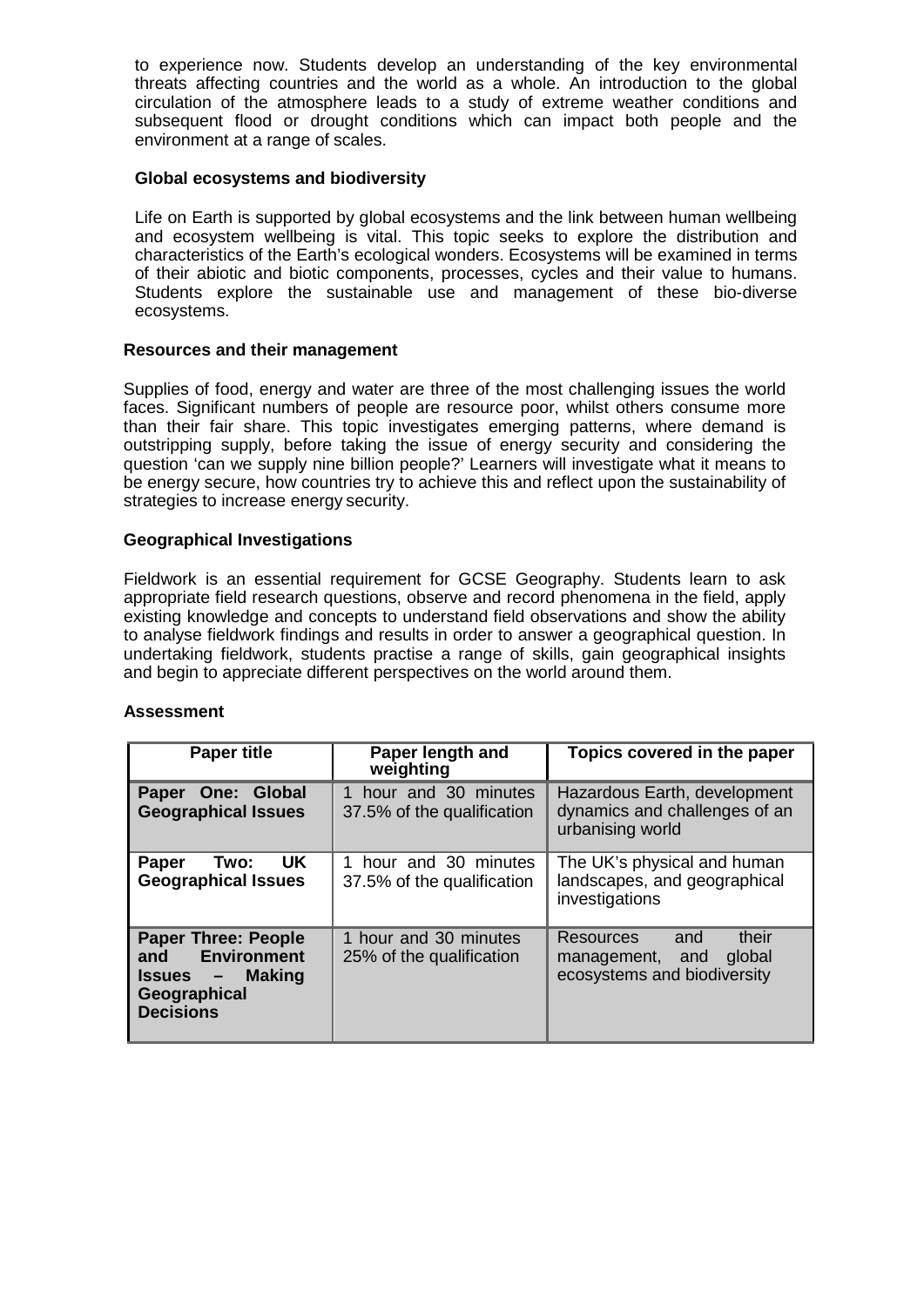## **German**

Awarding Body: AQA (GCSE) Specification Code: 8668

#### **Course outline**

The GCSE in German aims to enable students to speak and write German confidently and accurately in a variety of situations, both familiar and new. Students will also be able to understand spoken and written German at a high level, and learn to appreciate the culture and society of Germany and German-speaking countries.

## **Themes**

The GCSE course will cover a range of topics, but students will learn to deal with more advanced vocabulary and structures when speaking, writing, reading or listening to German that deals with these themes. The themes are presented in relevant contexts and in a way which encourages students to make practical use of their language skills. Students will also be taught the grammar needed to express themselves clearly and accurately in German and which will allow them to access the highest marks at GCSE.

#### **Method of Assessment**

The GCSE is made up of four components: Listening, Reading, Speaking and Writing. Speaking is assessed in a short test (10 minutes) with the class teacher after Easter of Year 11 but before the start of study leave. The other skills are tested by examination in the main examination period. Each component is weighted so as to be worth 25% of the final grade.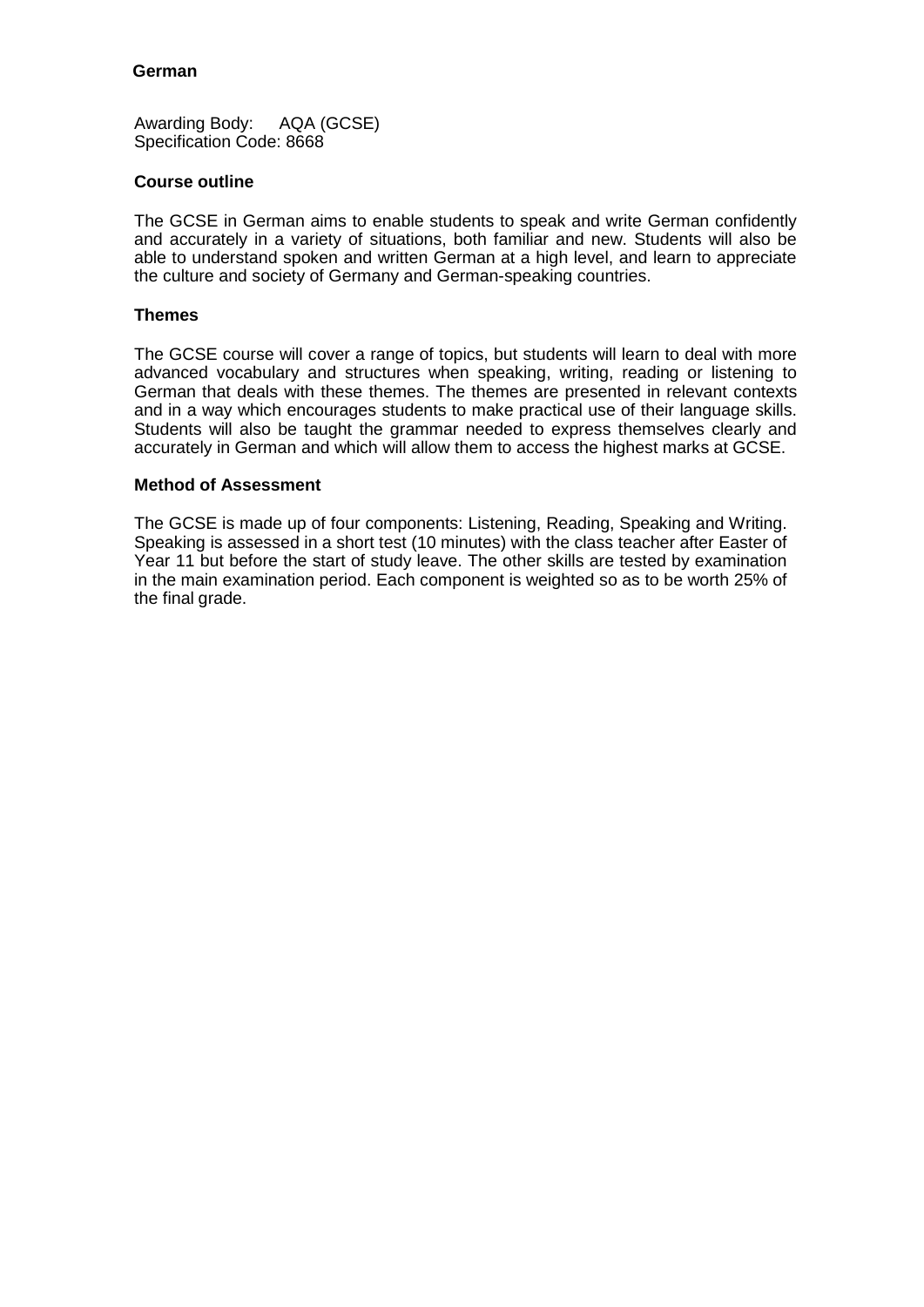## **French**

Awarding Body: AQA (GCSE) Specification Code: 8658

# **Course outline**

The GCSE in French aims to enable pupils to speak and write French confidently and accurately in a variety of situations, both familiar and new. Pupils will also be able to understand spoken and written French at a high level, and learn to appreciate the culture and society of France and Frenchspeaking countries.

## **Themes**

The GCSE course will cover a range of topics, but pupils will learn to deal with more advanced vocabulary and structures when speaking, writing, reading or listening to French that deals with these themes. The themes are presented in relevant contexts and in a way which encourages pupils to make practical use of their language skills. Pupils will also be taught the grammar needed to express themselves clearly and accurately in French and which will allow them to access the highest marks at GCSE.

## **Method of Assessment**

The GCSE is made up of four components: Listening, Reading, Speaking and Writing. Speaking is assessed in a short test (10 minutes) with the class teacher after Easter of Year 11 but before the start of study leave. The other skills are tested by examination in the main examination period. Each component is weighted so as to be worth 25% of the final grade.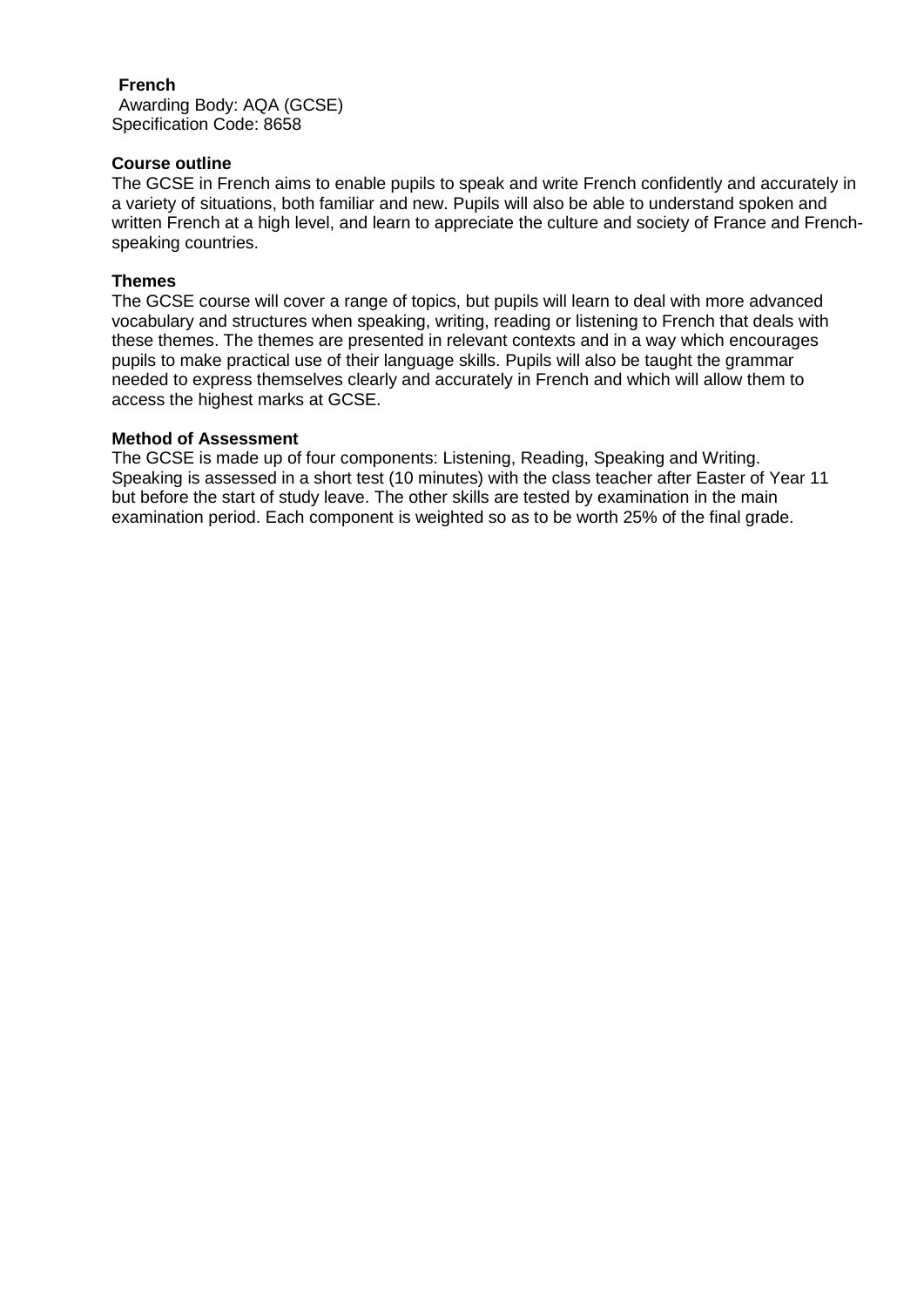# **Mathematics**

Awarding Body: Edexcel (IGCSE) Specification Code: 4MA1

## **Course outline**

The IGCSE course aims to encourage candidates to develop the following:

- A positive attitude to mathematics, including confidence, enjoyment and perseverance.
- An appreciation of the place and use of mathematics in society, including historical and cultural influences.
- An ability to think and communicate precisely, logically, and creatively.
- An ability to apply mathematical knowledge and understanding to solve problems and to present solutions clearly, interpreting and checking results.
- An appreciation of pattern and relationships in mathematics.
- An ability to classify, generalise and justify or prove statements.
- An understanding of the inter-dependence of different branches of mathematics.
- An ability to use mathematics across the curriculum.
- A firm foundation for future study.

All students follow the Edexcel IGCSE mathematics syllabus. Top sets will naturally finish the course earlier and will then cover some extra topics relevant to AS Level study.

## **Method of assessment**

Two terminal written papers, one with calculator.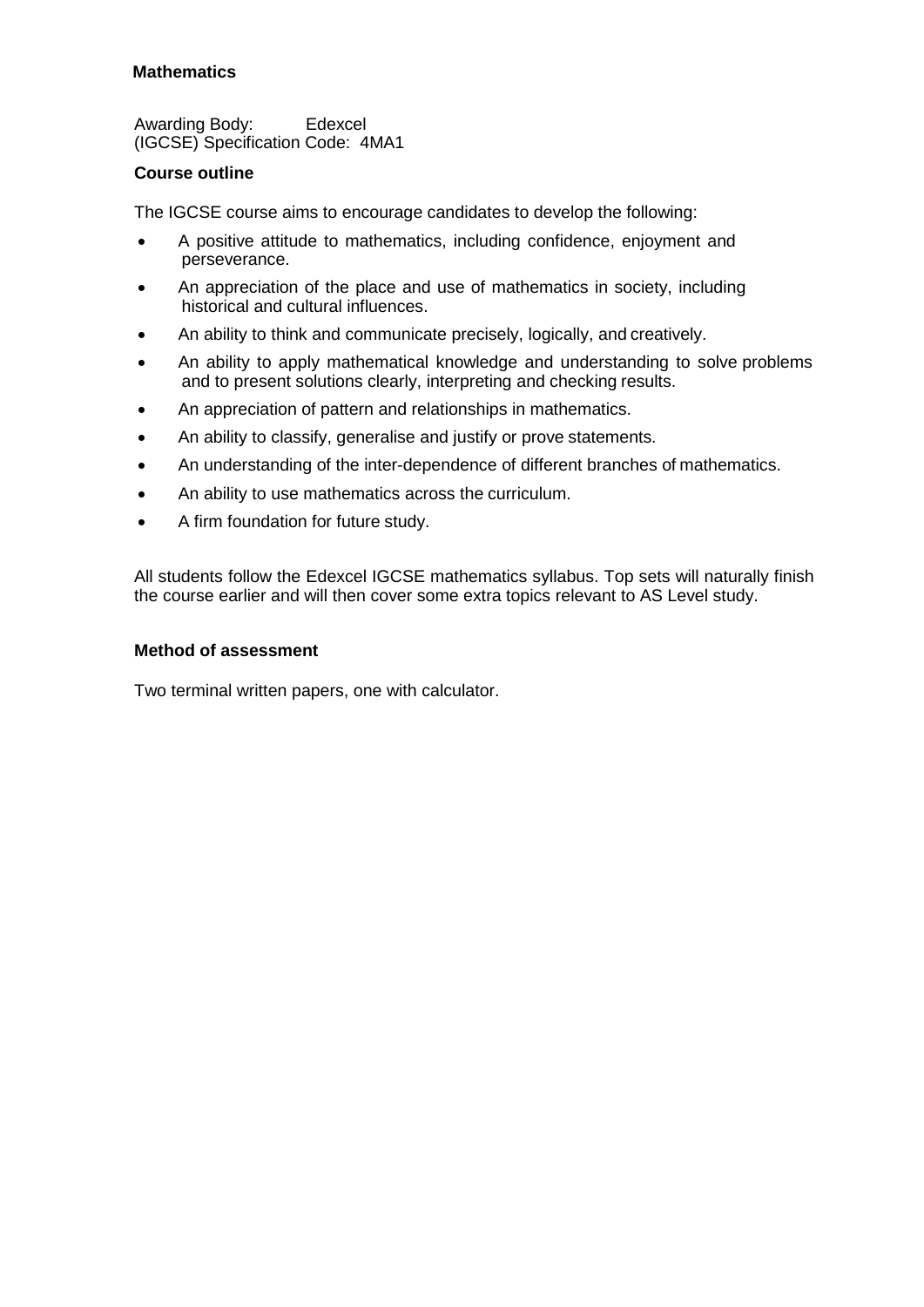## **Science**

#### **Biology**

Awarding Body: Edexcel (IGCSE) Specification Code: 4BI1

All students study Edexcel IGCSE over three years beginning in Year 9 and work towards the terminal exam papers in the summer of Year 11. It is assumed that all candidates will prepare for both the **core, Paper 1** (120 marks, 2 hour exam) and **extension, Paper 2** (60 marks, 1 hour exam) papers giving them access to the A\* grade in Biology.

The IGCSE course follows a traditional Biology syllabus. There is an emphasis on academic content and rigour combined with the development of good practical skills. Teaching is supported by a course-specific and Edexcel endorsed text book, which includes a CD for students to use at home to further enhance their understanding and acquisition of knowledge.

Year 9 - all students will have completed Life processes, Enzymes, Cellular respiration, Movement into and out of cells, Breathing and gas exchange, Human Impact on the Environment, before the summer exams.

Year 10 - Animal transport, Plant transport, Plants and food, Co-ordination, Excretion, Plant co-ordination, Ecology and variety of life; this will include an educational visit to Yorkshire Wildlife Park.

Year 11 – Digestion, Reproduction in plants, Reproduction in humans, Inheritance, Biotechnology, Food production .

The course is assessed at regular intervals by 'short' topic-based tests and module tests, plus the school summer exams in June (Year 9 and10) and the mock exams in February (Year 11).

Practical work is used throughout the course wherever possible, to aid understanding of the material covered. The written exam papers will test the student's ability to understand the principles behind performing successful scientific investigations. Application of knowledge and practical procedures will be assessed, together with graphing and simple data and manipulation skills.

To ensure continuity, students will be taught by the same member of staff for both Years 10 and 11.

## **Chemistry**

Awarding Body: Edexcel (IGCSE) Specification Code: 4CH1

In Years 7 and 8 students follow a programme of study that is specifically designed to provide a strong basis for and introduction to studying IGCSE in Year 9.

The IGCSE course is taught over 3 years, Years 9 to 11, and is an excellent preparation for any pupil interested in taking the AQA A-level course in the Sixth Form.

The Edexcel IGCSE course (4CH1) is one of the most up-to-date international qualifications available in the UK for 14-16 year olds. Studying the IGCSE course will provide students with an exceptional standard of chemical education which is both modern and relevant. It is ideal preparation for students who may be planning to study more advanced courses in chemistry. It blends traditional chemistry content with the freedom to adopt real chemistry in practical sessions and provides a rigorous grounding

in all the key and essential skills and theory required to take the subject to a higher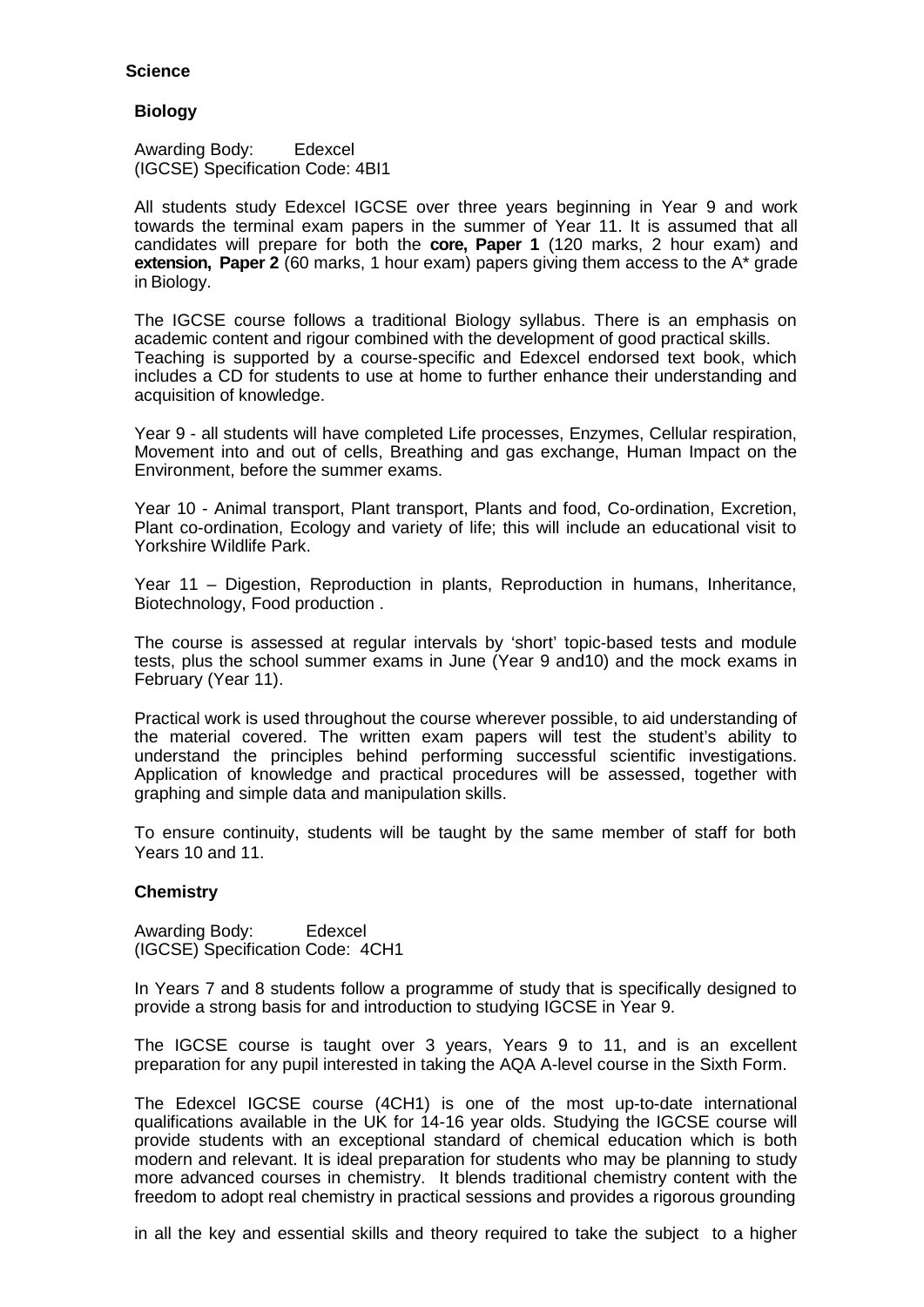level. The course is not restricted by the need to do assess practical assessments or continuous module assessments that eat into teaching time.

The course is examined via two examinations taken at the end of Year 11.

The first is a 2 hour examination worth 110 marks and covers all core aspects of the syllabus in order of increasing difficulty of concept taught (worth 61.1% of total marks).

The second paper is a 1.15 hour examination worth 70 marks that can ask questions on any aspect of the course but also only includes the extra content specified by the board signified in the syllabus in bold type (worth 38.9% of total marks).

16 key practicals are covered in the teaching scheme about which students can expect to be asked via investigative skill type questions on the main paper. An outline of the main 4 subject areas and outline scheme of work can be found below.

The specification content is divided into four areas:

1 Principles of Chemistry

- 2 Inorganic Chemistry
- 3 Organic Chemistry
- 4 Physical Chemistry

## **Order of teaching Edexcel IGCSE Chemistry**

#### **Year 9**

1. Kinetic theory and diffusion and methods of separating and analysing, salts

- and solubility curves
- 2. Atomic structure and the Periodic Table<br>3. Tests for gases and water
- Tests for gases and water
- 4. Formulae and chemical equations<br>5. Metals and the reactivity series
- Metals and the reactivity series
- 6. Metals and metal extraction<br>7. Acids. bases and soluble sa
- Acids, bases and soluble salts
- 8. Oxygen and oxides
- 9. Crude oil and fuels

# **Year 10**

- 1. Ionic bonding and structure<br>2. The Periodic Table
- The Periodic Table
- 3. Moles and masses
- 4. Rates of reactions
- 5. Making salts and tests for ions
- 6. Covalent bonding and structure<br>7. Alkanes, alkenes, alcohols and
- 7. Alkanes, alkenes, alcohols and addition polymers<br>8. Reversible reactions and equilibria
- Reversible reactions and equilibria
- 9. The Haber Process and the Contact Process

## **Year 11**

- 1. Moles and volumes, types of acid, titrations and calculations<br>2. Electrolysis and calculations and the Chlor-alkali industry
- 2. Electrolysis and calculations and the Chlor-alkali industry
- 3. Energetics, energy level diagrams and bond energy calculations<br>4. Metallic bonding and structure. Group 2 and Transition metals
- 4. Metallic bonding and structure, Group 2 and Transition metals<br>5. Redox. half equations and electrons
- 5. Redox, half equations and electrons
- 6. Condensation polymers